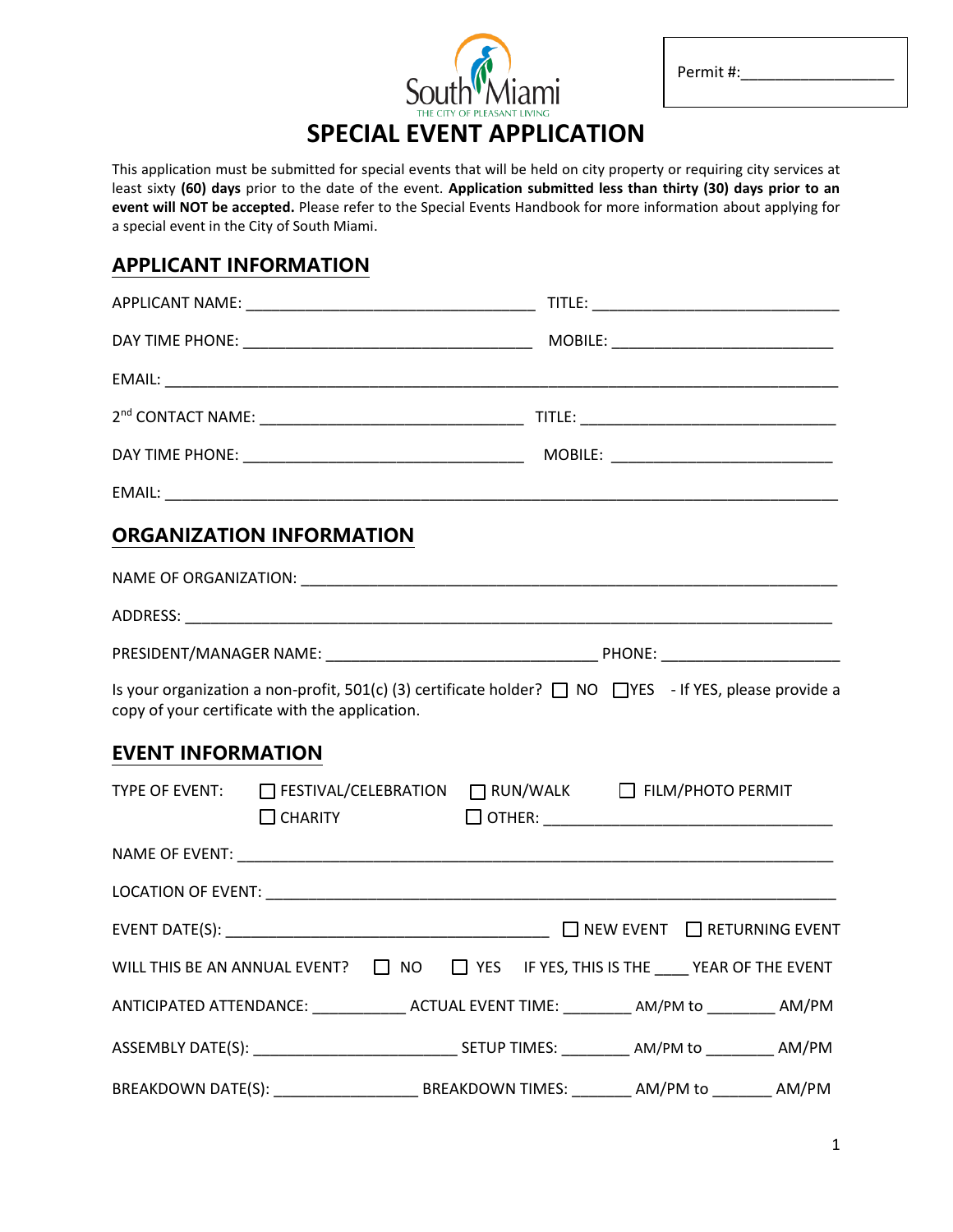# **EVENT NARRATIVE**

A detailed written description/summary of your event is required. Please describe all activities, schedule of activities, inventory of any sold items, giveaway items, list of vendors and any other important information. If additional space is needed please use a blank sheet of paper and attach to the application.

| application.                                                                      |                                                          |                                                                                                                  |
|-----------------------------------------------------------------------------------|----------------------------------------------------------|------------------------------------------------------------------------------------------------------------------|
|                                                                                   |                                                          |                                                                                                                  |
|                                                                                   |                                                          |                                                                                                                  |
|                                                                                   |                                                          |                                                                                                                  |
|                                                                                   |                                                          |                                                                                                                  |
| <b>LOCATION APPROVAL</b>                                                          |                                                          |                                                                                                                  |
| complete the following.                                                           |                                                          | If the organization is a tenant and/or renter of the event location, please have the property owner              |
| Mark all that apply:                                                              |                                                          |                                                                                                                  |
|                                                                                   |                                                          | Location is City of South Miami property (street, sidewalk, right-of-way, park, etc.)                            |
|                                                                                   | Applicant/Organization owns the requested event location |                                                                                                                  |
|                                                                                   | Applicant/Organization will be using private property    |                                                                                                                  |
|                                                                                   |                                                          |                                                                                                                  |
|                                                                                   |                                                          |                                                                                                                  |
|                                                                                   |                                                          |                                                                                                                  |
|                                                                                   |                                                          |                                                                                                                  |
|                                                                                   |                                                          |                                                                                                                  |
| has been inserted into this form, and the facts stated in this document are true. |                                                          | Under penalties of perjury, I declare that I have read the foregoing application, including the information that |
| PROPERTY OWNER SIGNATURE                                                          |                                                          | DATE                                                                                                             |
| <b>NOTARY SIGNATURE</b>                                                           |                                                          |                                                                                                                  |
| Subscribed and sworn before me, this                                              |                                                          |                                                                                                                  |
|                                                                                   |                                                          |                                                                                                                  |
| Notary Public in and for _____________                                            |                                                          |                                                                                                                  |

County, State of \_\_\_\_\_\_\_\_\_\_\_\_\_\_\_\_\_\_\_

\_\_\_\_\_\_\_\_\_\_\_\_\_\_\_\_\_\_\_\_\_\_\_\_\_\_\_\_\_\_\_\_\_

Signature (NOTARY PUBLIC)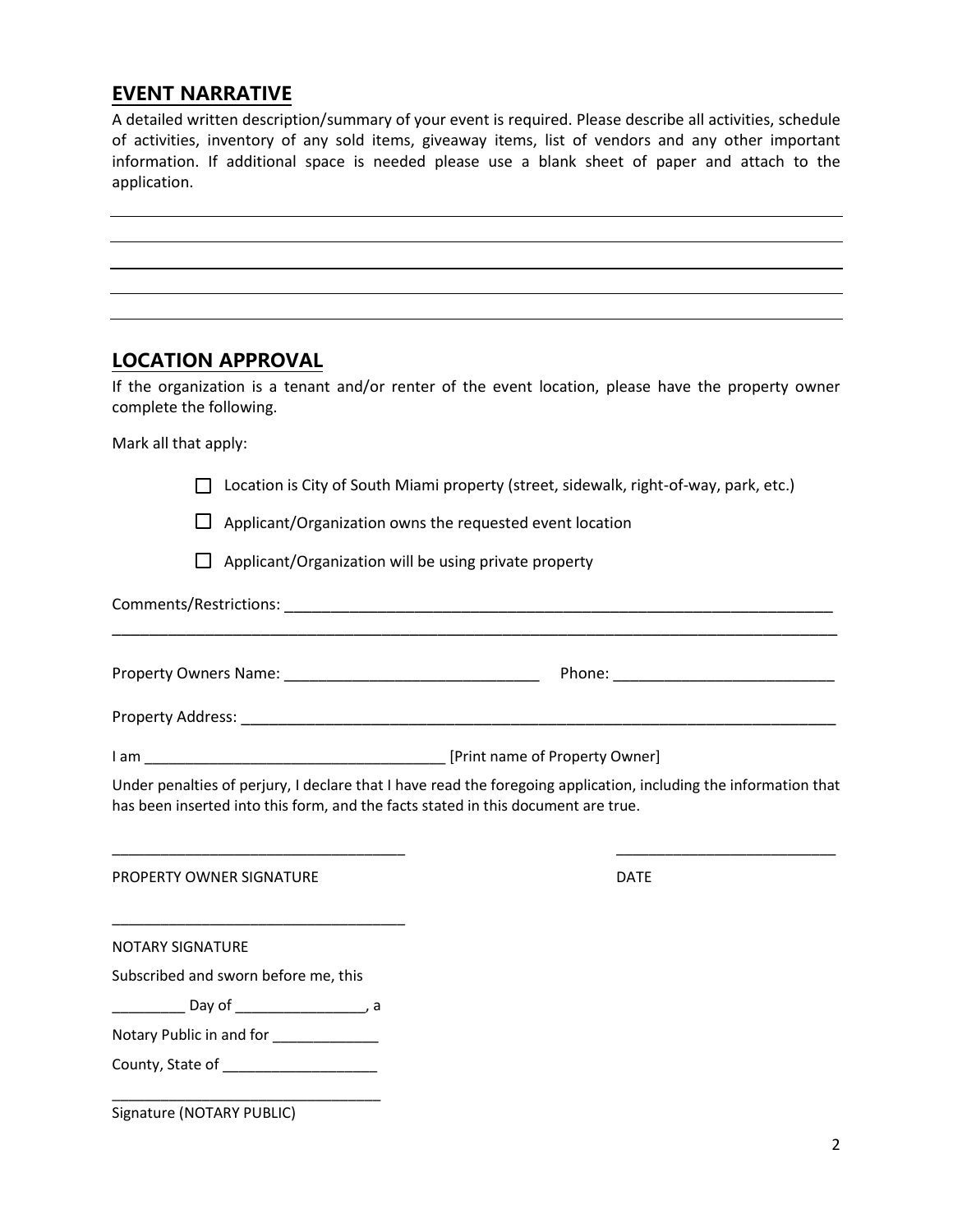# **POLICE DEPARTMENT**

Off-duty police officers are required for street closures as determined by the Police Department. You will be required to hire off-duty police officers if your event includes street closures, alcohol sales or large crowds over 50 people. Applicants will be responsible to pay for off-duty officers prior to the event date.

| Yes | No |                                                                                                                                                                                   |
|-----|----|-----------------------------------------------------------------------------------------------------------------------------------------------------------------------------------|
|     |    | Will your event obstruct the normal flow of traffic or sidewalks?                                                                                                                 |
|     |    | Do you expect the total attendance for your event to be over 50 people<br>at any one given time?                                                                                  |
|     |    | Will you be requesting the use of off-duty police officers?                                                                                                                       |
|     |    | Please note: if you answered NO, to this<br>If YES, how many<br>question off-duty officers can still be assigned to your event at a cost to<br>the applicant if deemed necessary. |

**If NO, please describe why you feel the event will not require off-duty officers.**

# **STREET, SIDEWALKS AND RIGHT-OF-WAY CLOSURES**

List detailed closures you are requesting for your event including street, sidewalks and right-of-ways.

**\_\_\_\_\_\_\_\_\_\_\_\_\_\_\_\_\_\_\_\_\_\_\_\_\_\_\_\_\_\_\_\_\_\_\_\_\_\_\_\_\_\_\_\_\_\_\_\_\_\_\_\_\_\_\_\_\_\_\_\_\_\_\_\_\_\_\_\_\_\_\_\_\_\_\_\_\_\_ \_\_\_\_\_\_\_\_\_\_\_\_\_\_\_\_\_\_\_\_\_\_\_\_\_\_\_\_\_\_\_\_\_\_\_\_\_\_\_\_\_\_\_\_\_\_\_\_\_\_\_\_\_\_\_\_\_\_\_\_\_\_\_\_\_\_\_\_\_\_\_\_\_\_\_\_\_\_ \_\_\_\_\_\_\_\_\_\_\_\_\_\_\_\_\_\_\_\_\_\_\_\_\_\_\_\_\_\_\_\_\_\_\_\_\_\_\_\_\_\_\_\_\_\_\_\_\_\_\_\_\_\_\_\_\_\_\_\_\_\_\_\_\_\_\_\_\_\_\_\_\_\_\_\_\_\_**

**Please note**: All closures require City Commission approval by resolution and may take up to two (2) months to be approved. All street, sidewalk and right-of-way closures must be identified on the site map.

\_\_\_\_\_\_\_\_\_\_\_\_\_\_\_\_\_\_\_\_\_\_\_\_\_\_\_\_\_\_\_\_\_\_\_\_\_\_\_\_\_\_\_\_\_\_\_\_\_\_\_\_\_\_\_\_\_\_\_\_\_\_\_\_\_\_\_\_\_\_\_\_\_\_\_\_\_\_

\_\_\_\_\_\_\_\_\_\_\_\_\_\_\_\_\_\_\_\_\_\_\_\_\_\_\_\_\_\_\_\_\_\_\_\_\_\_\_\_\_\_\_\_\_\_\_\_\_\_\_\_\_\_\_\_\_\_\_\_\_\_\_\_\_\_\_\_\_\_\_\_\_\_\_\_\_\_\_\_\_\_\_\_\_

#### **PLANNING AND ZONING**

| Yes<br>No |  | Will you be hanging any banners over public streets or pole banners? If<br>YES, a separate Banner Application with the City of South Miami<br>Planning & Zoning Department will be required.                                                                                                                              |
|-----------|--|---------------------------------------------------------------------------------------------------------------------------------------------------------------------------------------------------------------------------------------------------------------------------------------------------------------------------|
|           |  | <b>Please note:</b> Only $501(c)(3)$ organizations may apply for a banner application.<br>All requests for banners over public streets must be reviewed and pre-<br>approved. A $501(c)(3)$ certificate, insurance and photos of the banner must be<br>included with the application to the Planning & Zoning Department. |
|           |  | Have you notified the event location neighbors or businesses about<br>your event?                                                                                                                                                                                                                                         |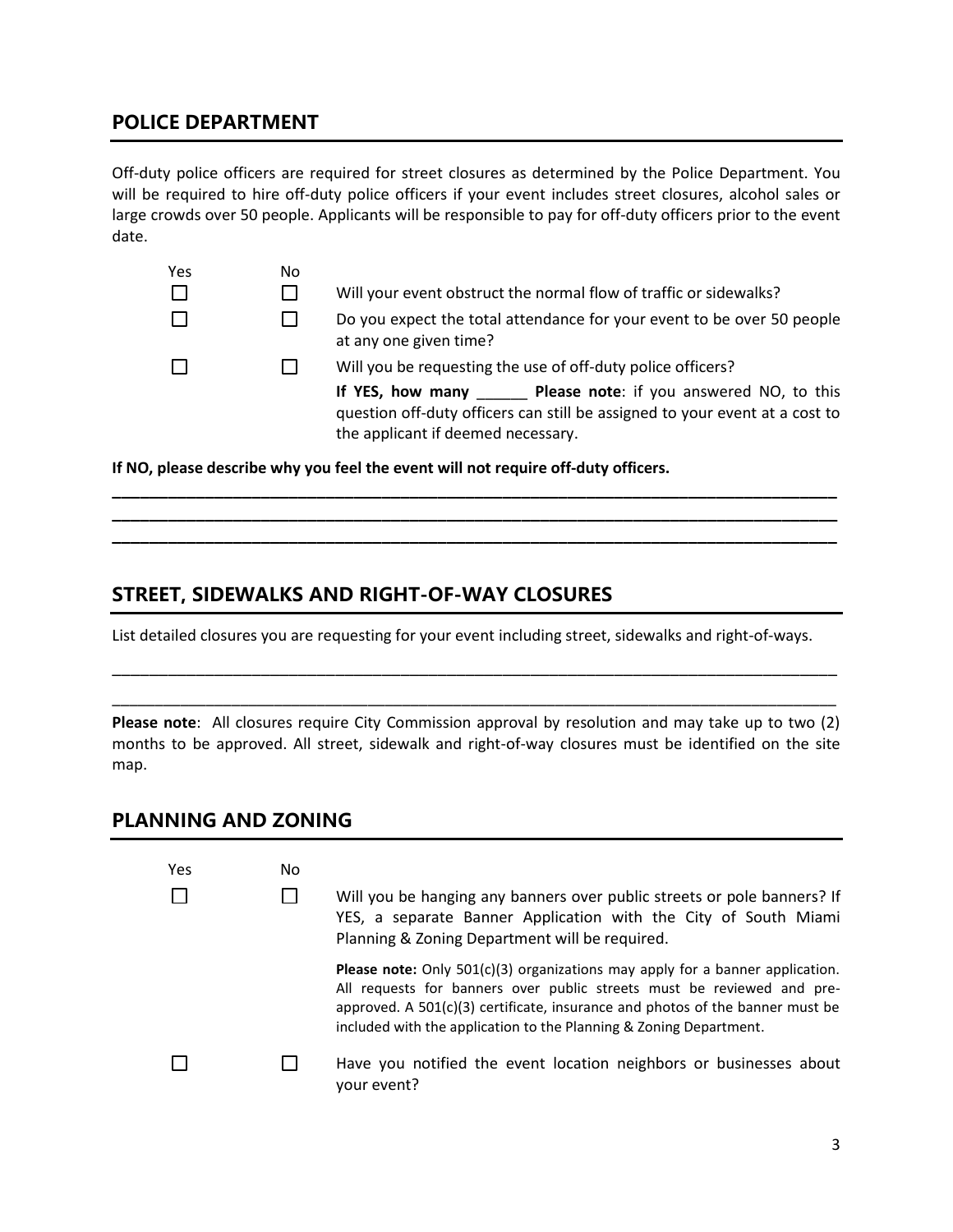| Yes                         | No<br>$\mathbf{I}$ | Will you be having any music and/or amplified sounds during your                                                                                                                                         |
|-----------------------------|--------------------|----------------------------------------------------------------------------------------------------------------------------------------------------------------------------------------------------------|
|                             |                    | event?<br>Will your event be starting before 8:00 AM?                                                                                                                                                    |
|                             |                    |                                                                                                                                                                                                          |
|                             |                    | Will any music and/or amplified sounds play past 9:30 PM?                                                                                                                                                |
| <b>PARKS AND RECREATION</b> |                    |                                                                                                                                                                                                          |
| Yes<br>$\blacksquare$       | No<br>П            | Will this event take place in any of the South Miami City parks and/or<br>recreation facilities?<br>Please note: A rental fee will be applicable if a city park is being used.                           |
|                             |                    | Will this event require the use of any Department equipment (stage)?<br>If YES, please specify size of the stage requesting:                                                                             |
|                             |                    | Will this event require the use of any Department staff?                                                                                                                                                 |
| <b>PARKING DIVISION</b>     |                    |                                                                                                                                                                                                          |
| Yes<br>$\mathsf{L}$         | No<br>П            | Will you be renting any City parking meters? If YES, how many<br>Please note: All closures or interference on right-of-ways that includes parking<br>meters will be required to pay the daily meter fee. |
|                             |                    | Do you have enough on-site parking to accommodate your event?                                                                                                                                            |
|                             |                    | Will your event involve the use of a shuttle and/or alternate parking<br>sites?                                                                                                                          |
| <b>PUBLIC WORKS</b>         |                    |                                                                                                                                                                                                          |
| Yes<br>□                    | No<br>$\Box$       | Will your event interfere with any public right-of-ways, such as roads,<br>sidewalks, alleys, etc.?                                                                                                      |
|                             | ΙI                 | Will your event require any full and/or partial right-of-way closures?<br>Please note: Any right-of-way closures will require at least one off-duty officer<br>per corner and the rental of barricades.  |
|                             |                    | Would you like the City to provide you with any additional barricades<br>for your event? If YES, how many __________.                                                                                    |
|                             | $\blacksquare$     | Will your event require City Staff to remove recyclable goods, waste and<br>garbage during and after the event?                                                                                          |

If NO, please describe your plans for the cleanup and removal of recyclable goods, waste and garbage during and after your event.

\_\_\_\_\_\_\_\_\_\_\_\_\_\_\_\_\_\_\_\_\_\_\_\_\_\_\_\_\_\_\_\_\_\_\_\_\_\_\_\_\_\_\_\_\_\_\_\_\_\_\_\_\_\_\_\_\_\_\_\_\_\_\_\_\_\_\_\_\_\_\_ \_\_\_\_\_\_\_\_\_\_\_\_\_\_\_\_\_\_\_\_\_\_\_\_\_\_\_\_\_\_\_\_\_\_\_\_\_\_\_\_\_\_\_\_\_\_\_\_\_\_\_\_\_\_\_\_\_\_\_\_\_\_\_\_\_\_\_\_\_\_\_\_\_\_\_\_\_\_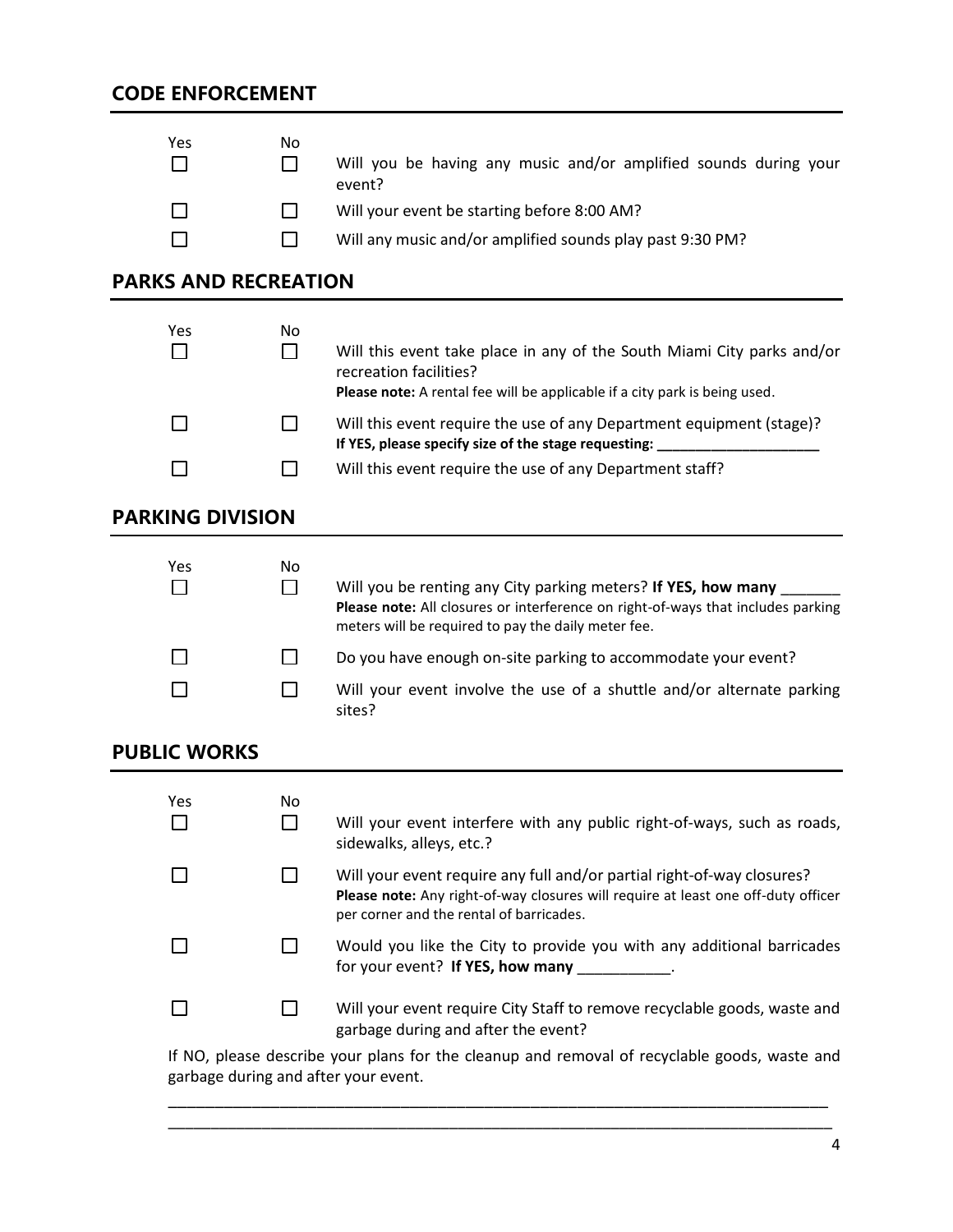### **ADDITONAL EVENT FEATURES**

| $\Box$ Temporary Fencing | $\Box$ Inflatables/Rides                                   | $\Box$ Live Music  |
|--------------------------|------------------------------------------------------------|--------------------|
| $\Box$ Signs/Banners     | $\Box$ Additional Barricades                               | $\Box$ Open Flames |
| $\Box$ Tents or Canopies | $\Box$ Electrical Services/ Generators $\Box$ Port-A-Johns |                    |
| $\Box$ Other:            |                                                            |                    |

**Please note:** If any of the following apply, a separate narrative description of each additional feature may be required by the City with this application. Additionally, tents, open flames and signs/banners may require an additional Permit at the cost to the applicant.

#### **FEE WAIVERS**

Applicants requesting a fee waiver must complete the below section and must include a letter from the business or organization along with the completed Special Events Application. It is at the discretion of the City Commission, to approve or disapprove all fee waiver requests and may take up to two (2) months.

| Yes    | N٥ |                 |
|--------|----|-----------------|
| $\Box$ |    | Will you be sub |

you be submitting a letter for the waiver of fees?

\_\_\_\_\_\_\_\_\_\_\_\_\_\_\_\_\_\_\_\_\_\_\_\_\_\_\_\_\_\_\_\_\_\_\_\_\_\_\_\_\_\_\_\_\_\_\_\_\_\_\_\_\_\_\_\_\_\_\_\_\_\_\_\_\_\_\_\_\_\_\_\_

**If YES, please list all fees that will be requested to be waived:**

#### **FILM/STILL PHOTOGRAPHY**

| Number of Cast: _________________ |  |                               |
|-----------------------------------|--|-------------------------------|
|                                   |  | Total Vehicles: _____________ |
|                                   |  |                               |

#### **DEPARTMENT DIRECTORY**

| <b>Special Events Division</b>        | (305) 668-3873 | <b>South Miami Police</b>   | $(305) 663 - 6301$ |
|---------------------------------------|----------------|-----------------------------|--------------------|
| <b>Public Works &amp; Engineering</b> | (305) 403-2063 | <b>Parks and Recreation</b> | $(305) 668 - 3876$ |
| <b>Code Enforcement</b>               | (305) 668-7335 | <b>Planning and Zoning</b>  | $(305) 663 - 6326$ |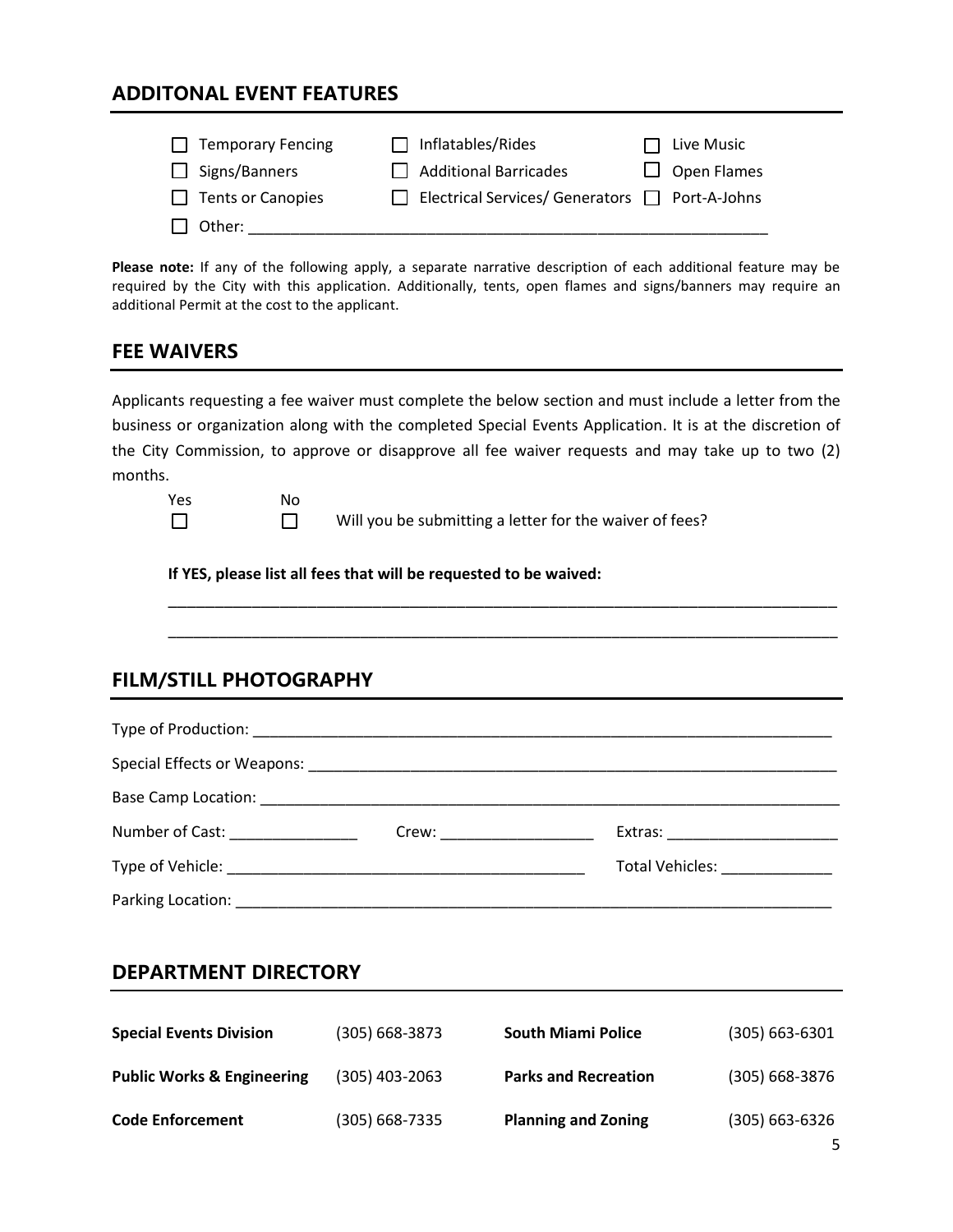# **INDEMINIFATION AGREEMENT**

THIS AGREEMENT ("Agreement") is entered into by and between ("Applicant"), and the City of South Miami ("City") on the date on which the last of the Parties executes this Agreement.

#### **RECITALS**

WHEREAS, the Applicant has submitted a Special Event Permit Application to the City for (event title)

|                                                                                                           | at |                                                                 | (location) on |
|-----------------------------------------------------------------------------------------------------------|----|-----------------------------------------------------------------|---------------|
| (data(s))                                                                                                 |    | . ("Special Event"); and WHERAS, pursuant to of the City's Code |               |
| and the City's Special Event Regulations, the Applicant must execute an indemnification and hold harmless |    |                                                                 |               |
| agreement protecting the City from claims which may arise out of the Special Event.                       |    |                                                                 |               |

Now, THEREFORE, in consideration of the matters recited above, the mutual covenants set forth herein, and other good consideration the receipt and sufficiency of which is hereby acknowledged, the Parties hereby agree as follows:

- 1. The above recitals are true and correct.
- 2. Applicant agrees to indemnify, defend and hold the City, its officers, affiliates, employees, successors and assigns ( collectively "Indemnitees") harmless from and against any and all such claims, suits, actions, damages, or causes of action arising as result of the Special Event, or of the condition of the site on which the Special Event is held including any personal injury or loss of life, or damage to or loss of property, and from and against any costs, attorney's fees, expenses or liabilities included in and about the defense or settlement of any clams, and the investigation thereof, except to the extent caused by indemnitees negligence of willful misconduct.
- 3. No Street shall be closed without approval from the City Commission.
- 4. Traffic shall be maintained in accordance with Florida Department of Transportation (FDOT), Miami-Dade County standards and any additional requirements by the City of South Miami Public Works Department and Police Department.
- 5. Event areas shall be restored to equal or better condition than they were before the event started.
- 6. Any damage to private property shall be restored to its original condition or better and as accepted by the Owner caused by applicant or any of its agents, servants or employees, invitees and onlookers.
- 7. If all restoration work is not performed within 30 days of work completion, the City of South Miami Public Works Department may restore the event area and charge the applicant for the cost of restoration and additional incidental fees.
- 8. Applicant must pay all fees prior to the date of their event(s).

IN WITNESS WHEREOF, each of the parties hereto has caused this Agreement to be executed and sealed by its duly authorized signatory(ies) on the date set forth below and notarized.

I am \_\_\_\_\_\_\_\_\_\_\_\_\_\_\_\_\_\_\_\_\_\_\_\_\_\_\_\_\_\_\_ [Print name of Applicant]

Under penalties of perjury, I declare that I have read the foregoing application, including the information that has been inserted into this form, and the facts stated in this document are true.

\_\_\_\_\_\_\_\_\_\_\_\_\_\_\_\_\_\_\_\_\_\_\_\_\_\_\_\_\_\_\_\_\_\_\_\_ \_\_\_\_\_\_\_\_\_\_\_\_\_\_\_\_\_\_\_\_\_\_\_\_\_\_\_\_\_\_\_\_\_\_

APPLICANT SIGNATURE DATE

NOTARY SIGNATURE

Subscribed and sworn before me, this  $d$ ay of  $\Box$ County, State of

\_\_\_\_\_\_\_\_\_\_\_\_\_\_\_\_\_\_\_\_\_\_\_\_\_\_\_\_\_\_\_

\_\_\_\_\_\_\_\_\_\_\_\_\_\_\_\_\_\_\_\_\_\_\_\_\_\_\_\_\_\_\_\_\_\_\_\_

Signature (NOTARY PUBLIC)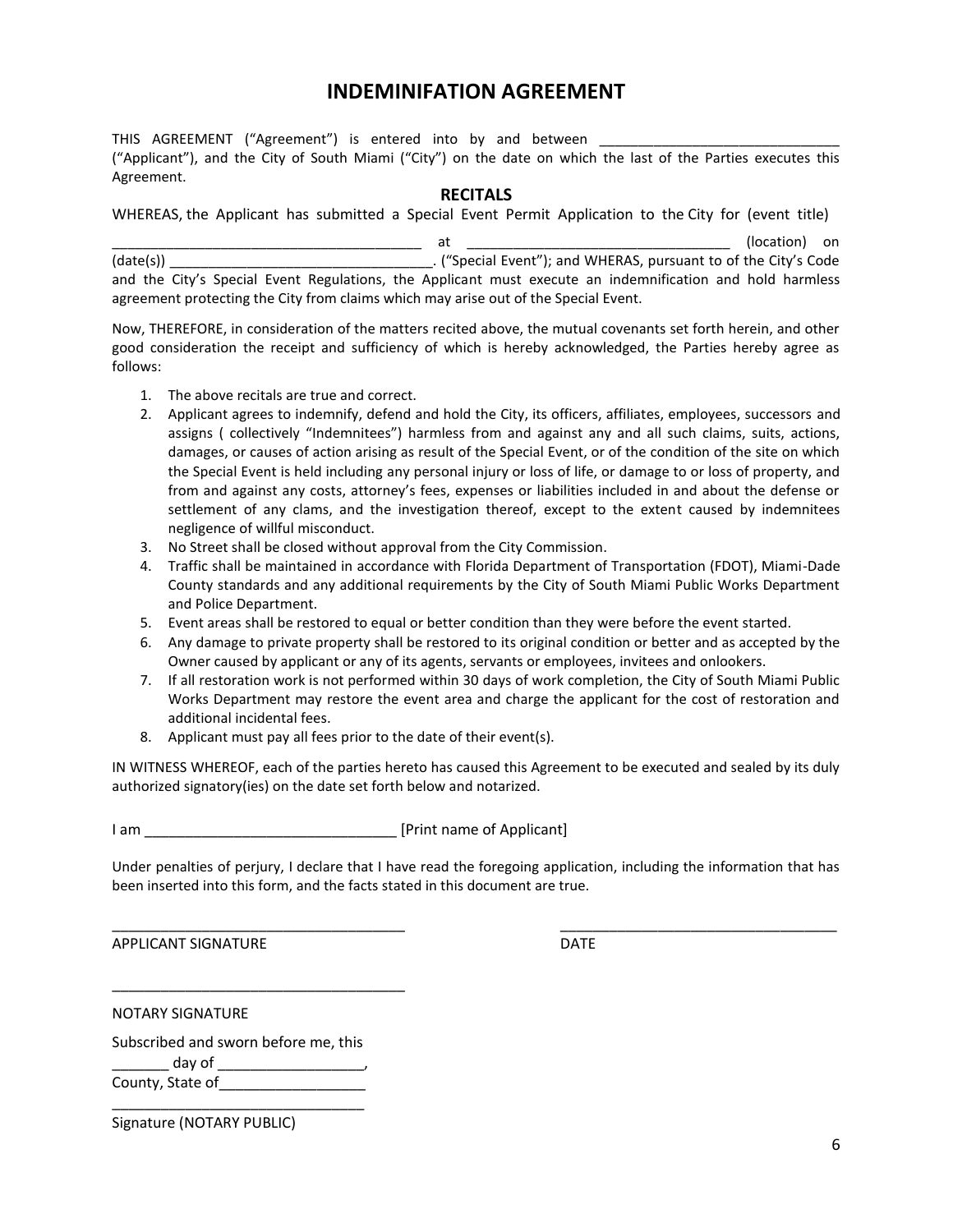### **ROUTE/MAP**

A map of the event site is required and should indicated the event layout with proposed attractions, recommended street closures, parade or run/walk routes, etc. Please draw your map on the space provided below, or attach a map to the application upon submittal. The following must be identified and labeled

1. Event site (streets, bldg., etc.) 3. Canopies, tents, stages 5. Fencing/Barricades 7. First aid facilities 2. Routes (races, parades, etc.) 4. Restroom facilities 6. Off duty police officers 8. Parking Area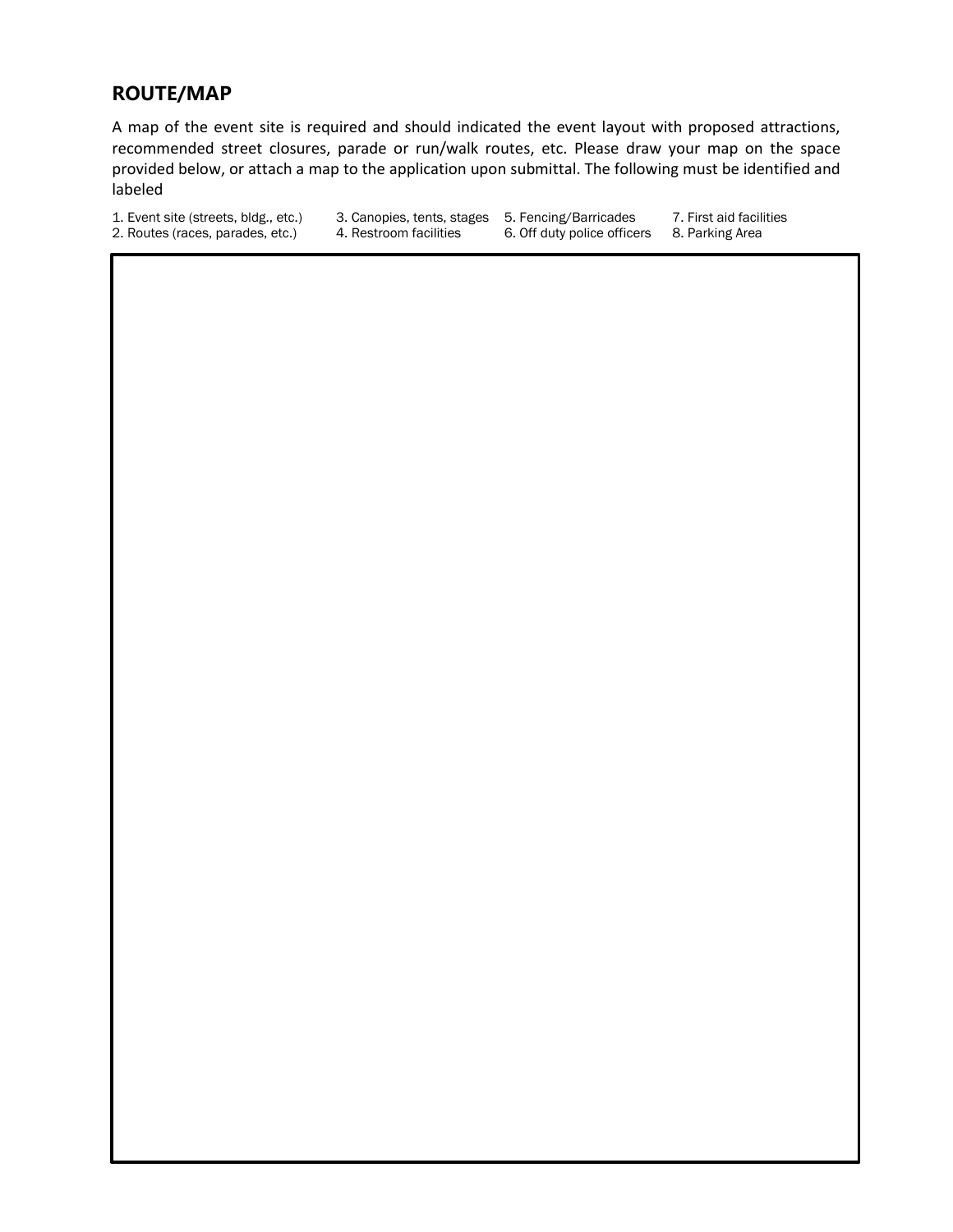# **NOTIFICATION/PETITION**

We, the undersigned business and/or residents, have been notified of street closures associated with the event noted about on said date, and hereby agree or disagree to the closure(s). We are also aware that this response may not effect this application being disapproved.

| <b>Resident/Business Name</b> | <b>Contact Name/Title</b> | Phone No. | Signature | Check one                    |
|-------------------------------|---------------------------|-----------|-----------|------------------------------|
|                               |                           |           |           | $\Box$ Agree $\Box$ Disagree |
|                               |                           |           |           | $\Box$ Agree $\Box$ Disagree |
|                               |                           |           |           | $\Box$ Agree $\Box$ Disagree |
|                               |                           |           |           | $\Box$ Agree $\Box$ Disagree |
|                               |                           |           |           | $\Box$ Agree $\Box$ Disagree |
|                               |                           |           |           | $\Box$ Agree $\Box$ Disagree |
|                               |                           |           |           | $\Box$ Agree $\Box$ Disagree |
|                               |                           |           |           | $\Box$ Agree $\Box$ Disagree |
|                               |                           |           |           | $\Box$ Agree $\Box$ Disagree |
|                               |                           |           |           | $\Box$ Agree $\Box$ Disagree |
|                               |                           |           |           | $\Box$ Agree $\Box$ Disagree |
|                               |                           |           |           | $\Box$ Agree $\Box$ Disagree |
|                               |                           |           |           | $\Box$ Agree $\Box$ Disagree |
|                               |                           |           |           | $\Box$ Agree $\Box$ Disagree |
|                               |                           |           |           | $\Box$ Agree $\Box$ Disagree |
|                               |                           |           |           | $\Box$ Agree $\Box$ Disagree |
|                               |                           |           |           | $\Box$ Agree $\Box$ Disagree |
|                               |                           |           |           | $\Box$ Agree $\Box$ Disagree |